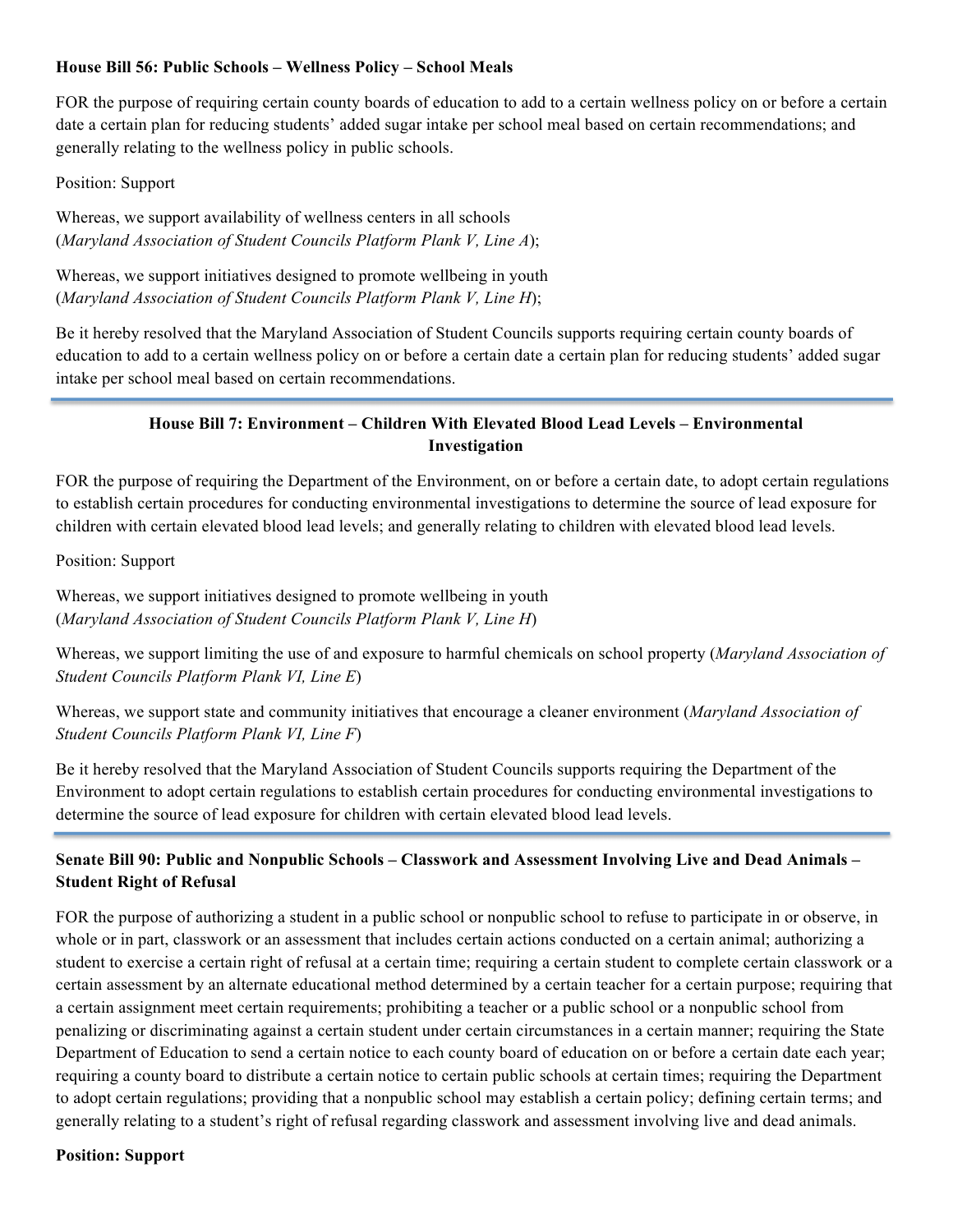Whereas, we support practices and instruction that support environmental protection at all schools (*Maryland Association of Student Councils Platform Plank VI, Line B)*

Whereas, we support providing educational opportunities specialized to meet each student's needs and abilities (*Maryland Association of Student Councils Platform Plank II, Line B)* 

Whereas, we support computer and technology education (*Maryland Association of Student Councils Platform Plank II, Line D)*

Be it hereby resolved that the Maryland Association of Student Councils supports authorizing a student in a public school or nonpublic school to refuse to participate in or observe, in whole or in part, classwork or an assessment that includes certain actions conducted on a certain animal; authorizing a student to exercise a certain right of refusal at a certain time; requiring a certain student to complete certain classwork or a certain assessment by an alternate educational method determined by a certain teacher for a certain purpose; requiring that a certain assignment meet certain requirements; prohibiting a teacher or a public school or a nonpublic school from penalizing or discriminating against a certain student under certain circumstances in a certain manner; requiring the State Department of Education to send a certain notice to each county board of education on or before a certain date each year; requiring a county board to distribute a certain notice to certain public schools at certain times; requiring the Department to adopt certain regulations; providing that a nonpublic school may establish a certain policy; and defining certain terms.

### **Senate Bill 232: Education - Pregnant and Parenting Students - Attendance Policy**

FOR the purpose of specifying that certain absences from school are lawful absences under certain circumstances; requiring each county board of education to develop a certain attendance policy for pregnant and parenting students that excuses certain absences under certain circumstances and provides a certain number of days of excused absences for certain students under certain circumstances; requiring certain schools to allow certain students to make up the work that the student missed in a certain time period and to choose the method by which to make up the work that the student missed; and generally relating to absences from school for pregnant and parenting students.

### **Position: Support**

Whereas, we support efforts to increase student awareness and prevention of teen pregnancy and sexually transmitted infections

(*Maryland Association of Student Councils Platform Plank V, Line G*)

Whereas, we support initiatives designed to promote positive mental health and wellbeing in youth (*Maryland Association of Student Councils Platform Plank V, Line H*)

Whereas, we support providing educational opportunities specialized to meet each student's needs and abilities (*Maryland Association of Student Councils Platform Plank II, Line B*)

Be it hereby resolved the Maryland Association of Student Councils supports specifying that certain absences from school are lawful absences under certain circumstances; requiring each county board of education to develop a certain attendance policy for pregnant and parenting students that excuses certain absences under certain circumstances and provides a certain number of days of excused absences for certain students under certain circumstances; and requiring certain schools to allow certain students to make up the work that the student missed in a certain time period and to choose the method by which to make up the work that the student missed.